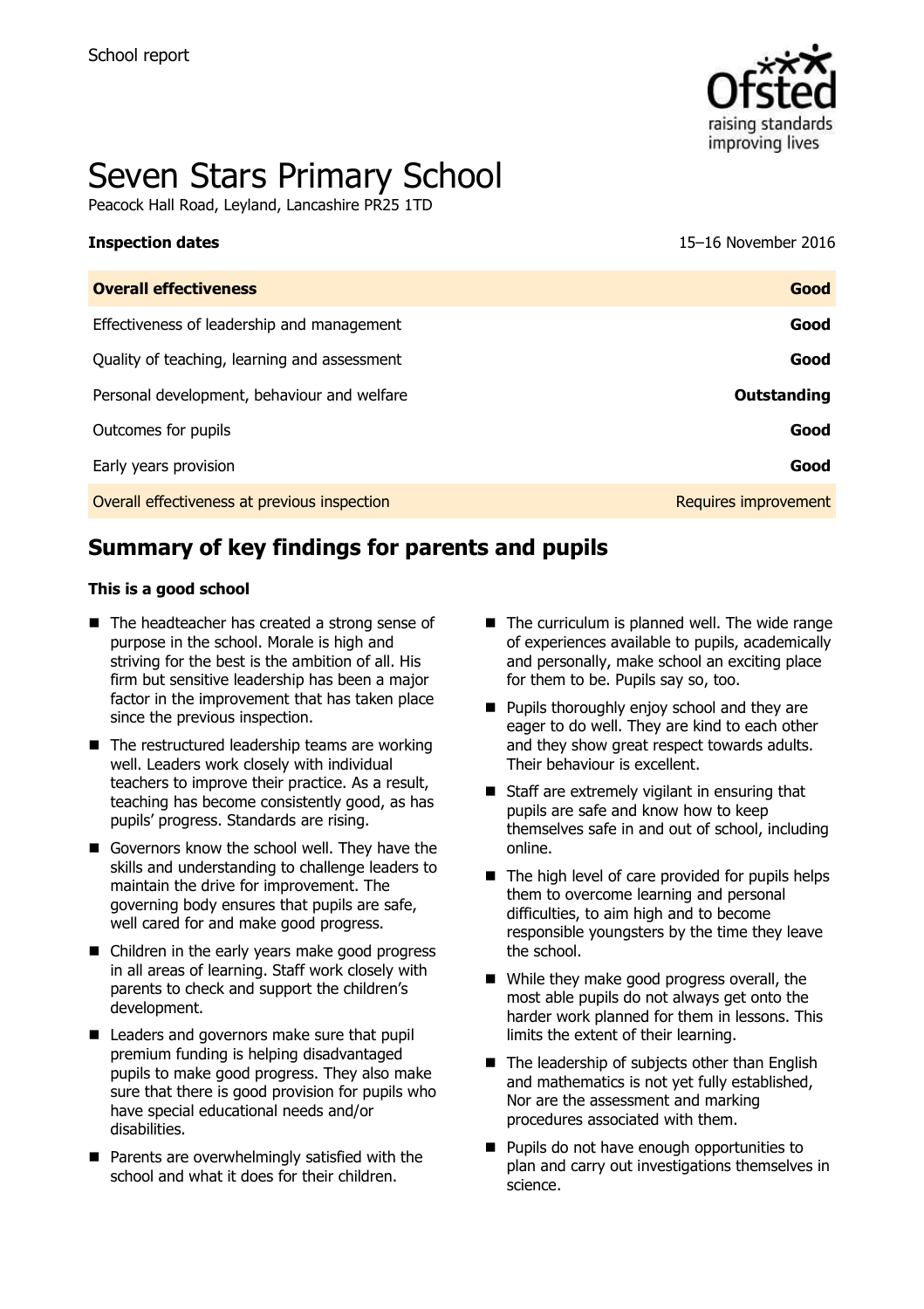

# **Full report**

### **What does the school need to do to improve further?**

- $\blacksquare$  Build on the good practice seen in some lessons by making sure that the most able pupils in all lessons get onto the harder work prepared for them sooner.
- Extend the strategies used by the leaders of English and mathematics to leaders of science and other subjects by ensuring that they:
	- tighten up assessment procedures so that the attainment and progress of individual pupils can be more easily assessed, tracked and improved in their subject
	- ensure that, when teachers give pupils feedback on their learning, they help pupils to improve the knowledge and skills required to make progress in each subject
	- give pupils more opportunities in science to plan and carry out investigations for themselves so that they deepen their understanding of the subject.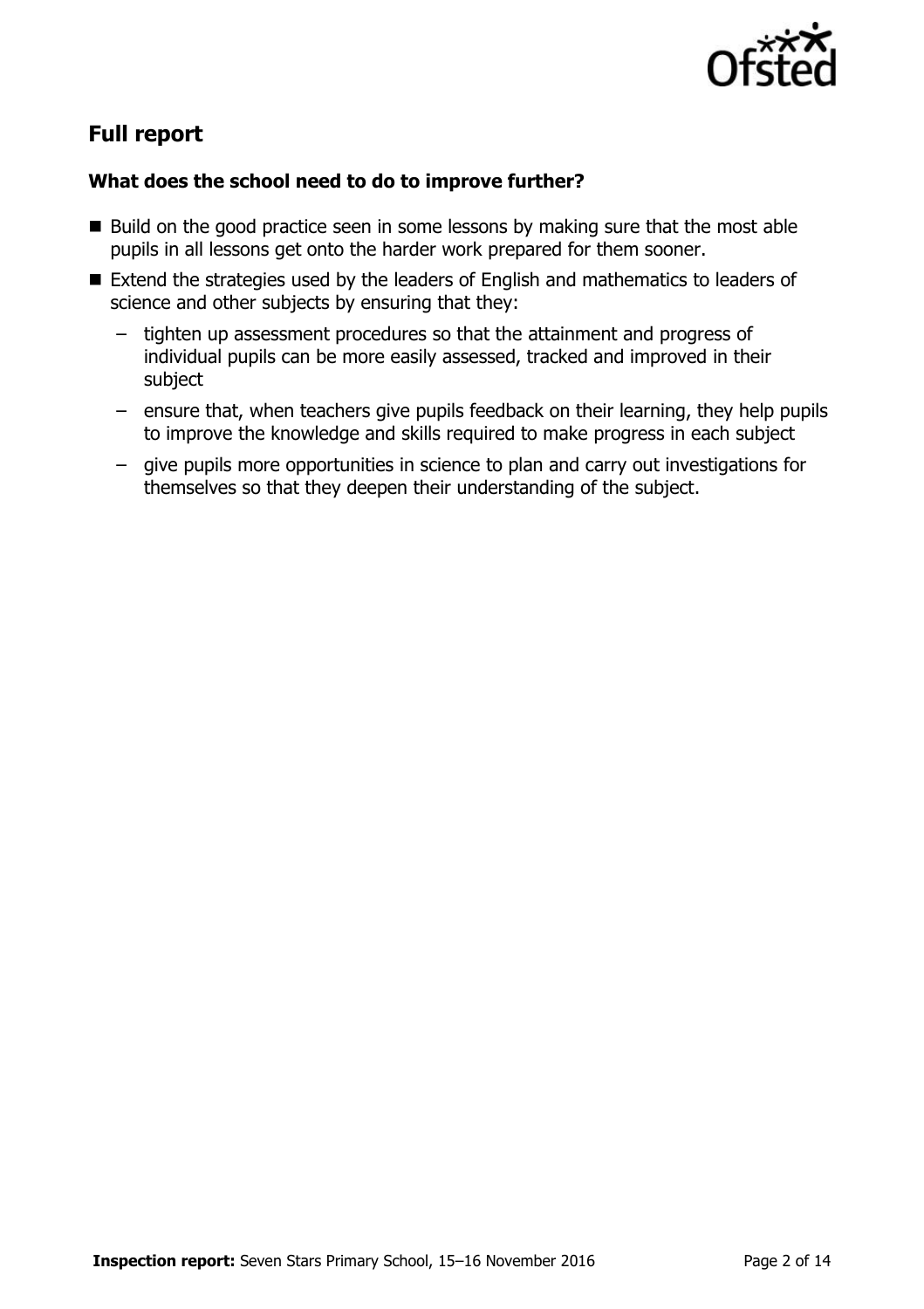

# **Inspection judgements**

#### **Effectiveness of leadership and management Good**

- $\blacksquare$  The improvement at Seven Stars is down to the determination of the headteacher, senior and other leaders and the governing body to raise standards in all aspects of school life. Leaders have the support and commitment of staff, pupils and parents. All staff are motivated to make sure there is continuing improvement.
- Working with their leaders, the staff help pupils to make good progress and to develop as well-rounded individuals. The restructuring of leadership teams, combined with welltargeted training, means that responsibilities are shared and that leaders at all levels understand their part in school improvement.
- Strengths and areas for improvement are clearly identified in self-evaluation that is accurate, honest and reflective, and involves staff at all levels. The outcomes form the basis of the priorities in the school development plan, the objectives set for staff as part of the management of their performance, and, ultimately, the targets set for pupils.
- Leaders of English and mathematics have regular opportunities to check that all staff are implementing agreed strategies for improvement. This has led to a growing consistency of approach, especially in the teaching of mathematics, the development of reading and writing, and using the agreed marking policy to help pupils improve their work.
- Checks on the quality of teaching and learning are thorough. Where needed, follow up is immediate, yet sensitive and supportive. The school benefits from a stable, happy and dedicated team of staff who create in the pupils a sense of enthusiasm and a desire to succeed.
- The curriculum is planned well to meet the needs of the pupils. It includes all subjects and it promotes pupils' spiritual, moral, social and cultural development exceedingly well. Pupils also benefit from a wide range of visits, visitors and extra-curricular activities. These include sports, the arts and other clubs and activities that develop pupils' confidence and their social skills.
- Improving outcomes for pupils is a constant focus. The school's new assessment systems are proving effective in helping pupils to make better progress. Senior leaders, and those who lead English and mathematics, analyse all information thoroughly. They then use it effectively to hold staff to account for how well their pupils are doing. Senior leaders give teachers time to discuss their assessments with each other, or with staff from other schools, to ensure they are accurate.
- Leaders of subjects other than English and mathematics have ensured that everything required by the national curriculum is taught. However, there are no clear procedures for measuring how well pupils are acquiring knowledge and skills in other subjects, although staff are beginning to use a local authority scheme to help them do so. Good attention is paid to developing literacy and, where appropriate, mathematical skills in different subjects.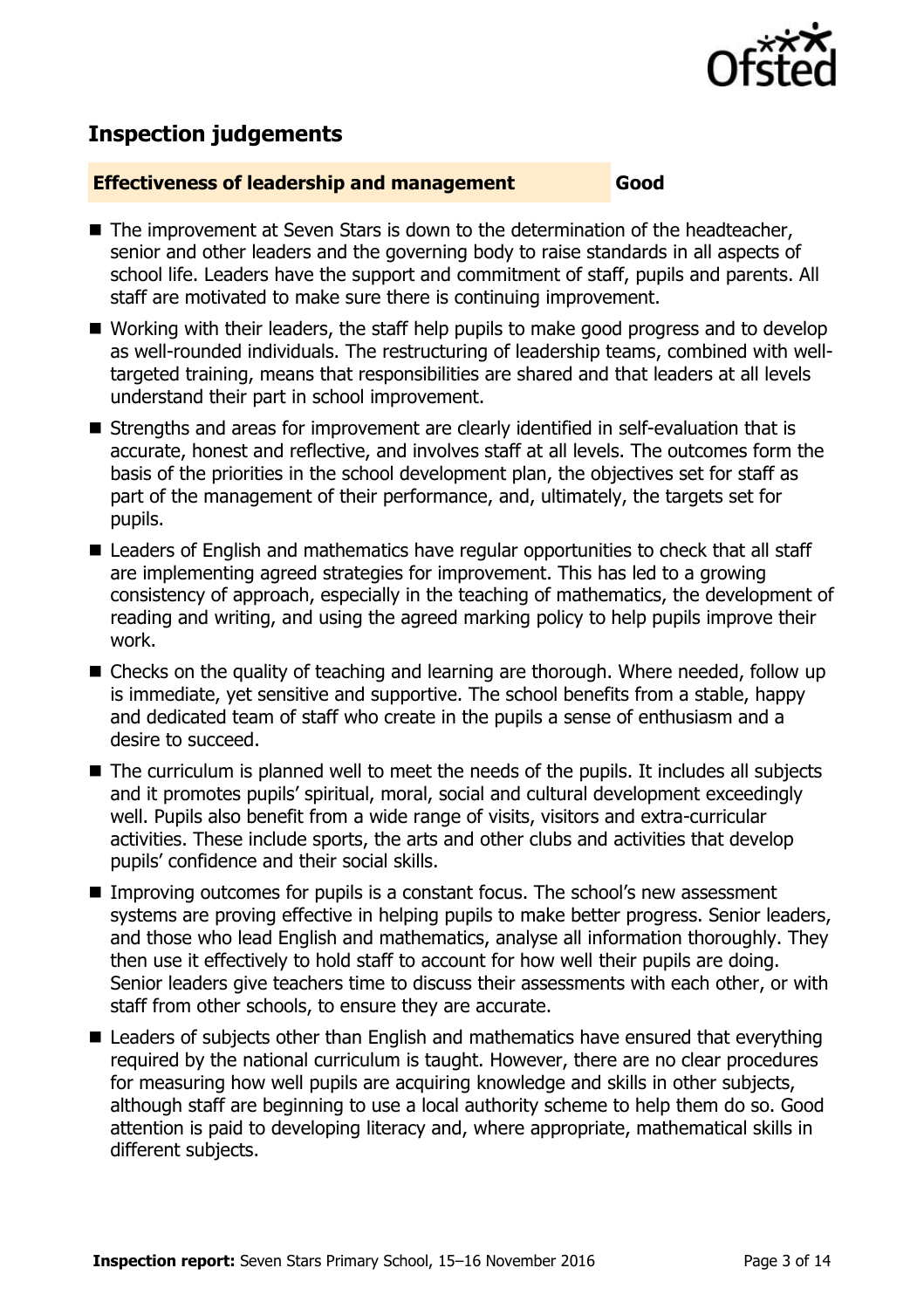

- The leadership and organisation of the provision for pupils who have special educational needs and/or disabilities are good. Needs, be they personal or academic, are identified as early as possible and intervention programmes, including nurture, are tailored to individual pupils to help them succeed. Everything is kept under constant review to ensure that the programmes are working and pupils make good progress.
- Leaders ensure that staff plan harder work for most-able pupils in reading, writing and mathematics. This good planning is not as evident in other subjects. Additionally, in some English and mathematics lessons, teachers do not move the most able pupils quickly enough onto the harder work prepared for them, to ensure they can make even faster progress.
- Leaders promote fundamental British values well and staff prepare pupils well for life in modern Britain. Through assemblies and through the curriculum, pupils learn about the wider community, raise funds for charities and learn about tolerance, democracy and the rule of law. For example, democracy features as they elect school councillors, or learn about how their local council is run by visiting the mayor's parlour, where they engage in role play as councillors.
- **Pupil premium funding is used effectively to reduce the different barriers to learning** that disadvantaged pupils, including the most able of them, might experience. Additional staffing, smaller group sizes and nurture activities are particularly helpful in supporting them to do well. Thus, the pupils experience success and can take part in everything the school offers. The impact of pupil premium funding is kept under regular review.
- The primary school physical education and sports funding is also used well. Pupils of all ages benefit from working with sports coaches and find the activities much fun. They learn the value of physical activity as a part of being healthy. Staff, too, benefit from the training they receive to help them teach physical education and sport more effectively.
- The local authority has supported the school well on its journey of improvement. It has withdrawn the intensive support given after the previous inspection because it is now confident in the school's own capacity to improve.

### **Governance of the school**

- The governance of the school has improved considerably since the previous inspection.
- Governors have used the outcomes of the external review effectively to improve the way they support the school and challenge it to do better.
- Governors gather a wide range of information at first hand, through visits to classes, and through discussions with staff, pupils and parents. They know the school and its strengths and weaknesses well.
- The governing body has a good understanding of the procedures for managing staff performance. Governors support the headteacher in holding staff to account, and in making decisions about teachers' pay increases.
- The governing body is diligent in its responsibilities to safeguard pupils. It oversees and monitors safeguarding and welfare-related matters effectively.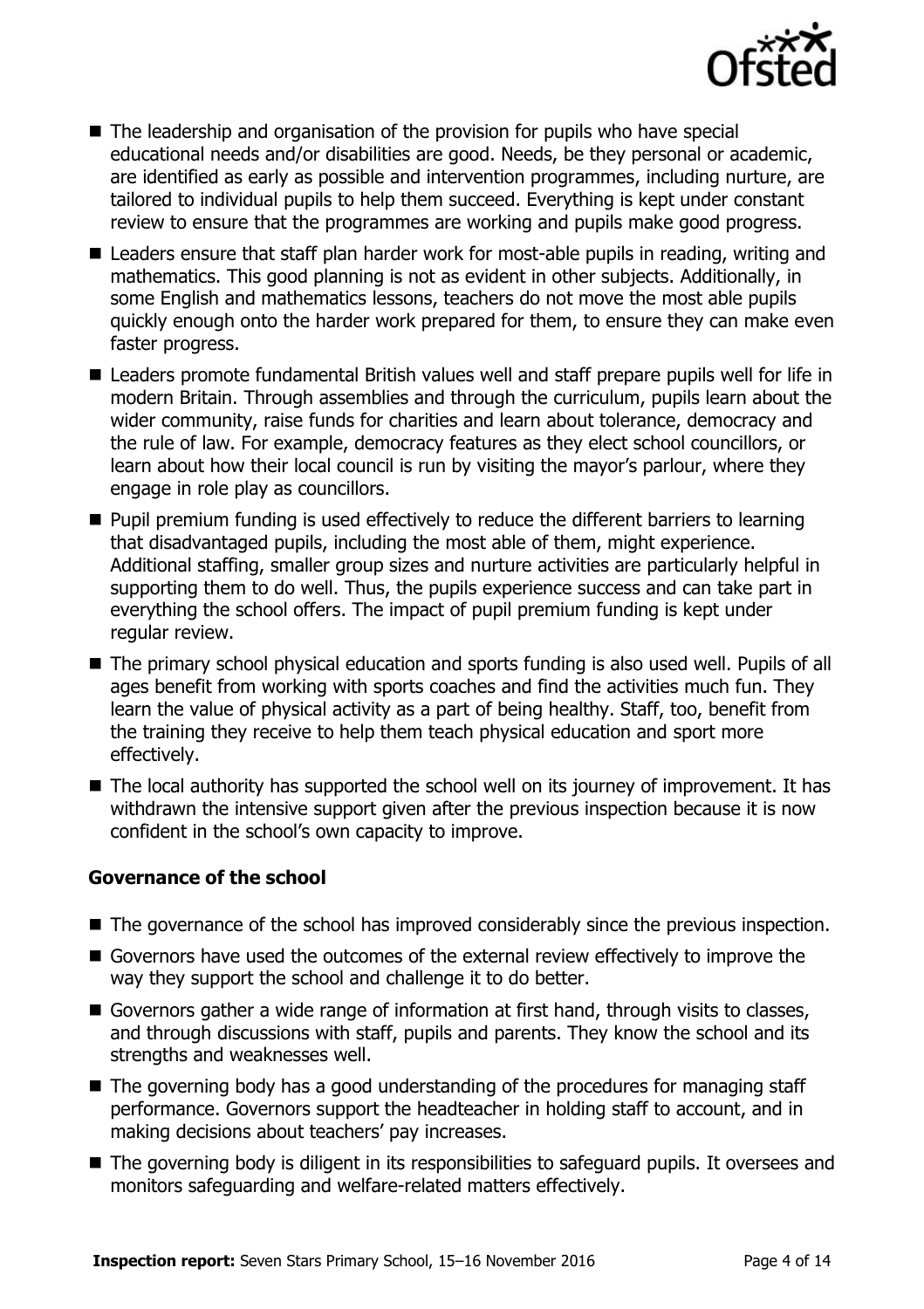

### **Safeguarding**

- The arrangements for safeguarding are effective.
- Safeguarding is a high priority in the school, particularly with reference to the care and welfare of the pupils, a high proportion of whom are disadvantaged. Robust systems are in place; they are shared with parents, and all staff understand them. All training, including for child protection, is fully up to date.
- Leaders are persistent in cases where the school is concerned for a pupil's welfare. Effective relationships with other agencies and with parents ensure that pupils are kept safe and their welfare needs are fully met. The school is vigilant in supporting pupils and their families.

#### **Quality of teaching, learning and assessment Good**

- Staff have high expectations of pupils' learning and behaviour. Virtually all pupils rise to these expectations by working hard and behaving exceptionally well. Thus, lessons take place without disruption and pupils make good progress.
- Teachers use their good subject knowledge well. They are skilled at asking the right question at the right time, to make pupils think more deeply, draw on previous learning and use it to help them move on. This joined-up thinking is a major strength in teaching in this school. Evident in all lessons, it was especially noted in mathematics.
- Teachers check pupils' learning regularly in lessons, adjusting it if necessary to move it on or breaking it down further to tackle misconceptions. All of this makes an important contribution to the good progress pupils are now making in reading (including phonics), writing and mathematics. Each of these is taught well, including through different subjects.
- The excellent attention paid to pupils' personal development means that teaching and support staff are quick to notice changes in behaviour that signal pupils might be struggling, for whatever reason. Where this happens, a good range of strategies, including a nurture group, is used to support the pupils and get them back on track.
- The support offered to pupils who have special educational needs and/or disabilities is broad, clearly targeted and of good quality. It is planned well and enables the pupils to make good progress. Support staff assist teachers effectively in ensuring that these and other groups of pupils make good progress.
- Classrooms are welcoming and supportive of pupils' learning. Displays show that pupils' work is valued and celebrated, thereby increasing their self-esteem and encouraging reflection. The displays also contain many ideas to which pupils can refer during lessons to help with their learning.
- Assessment is thorough. Pupils' attainment and progress are discussed each half term. The discussions provide an opportunity for teachers to identify and plan more precisely for each pupil's needs, and for leaders to check that these things are happening. This results in teachers planning activities that offer the right level of challenge for the pupils.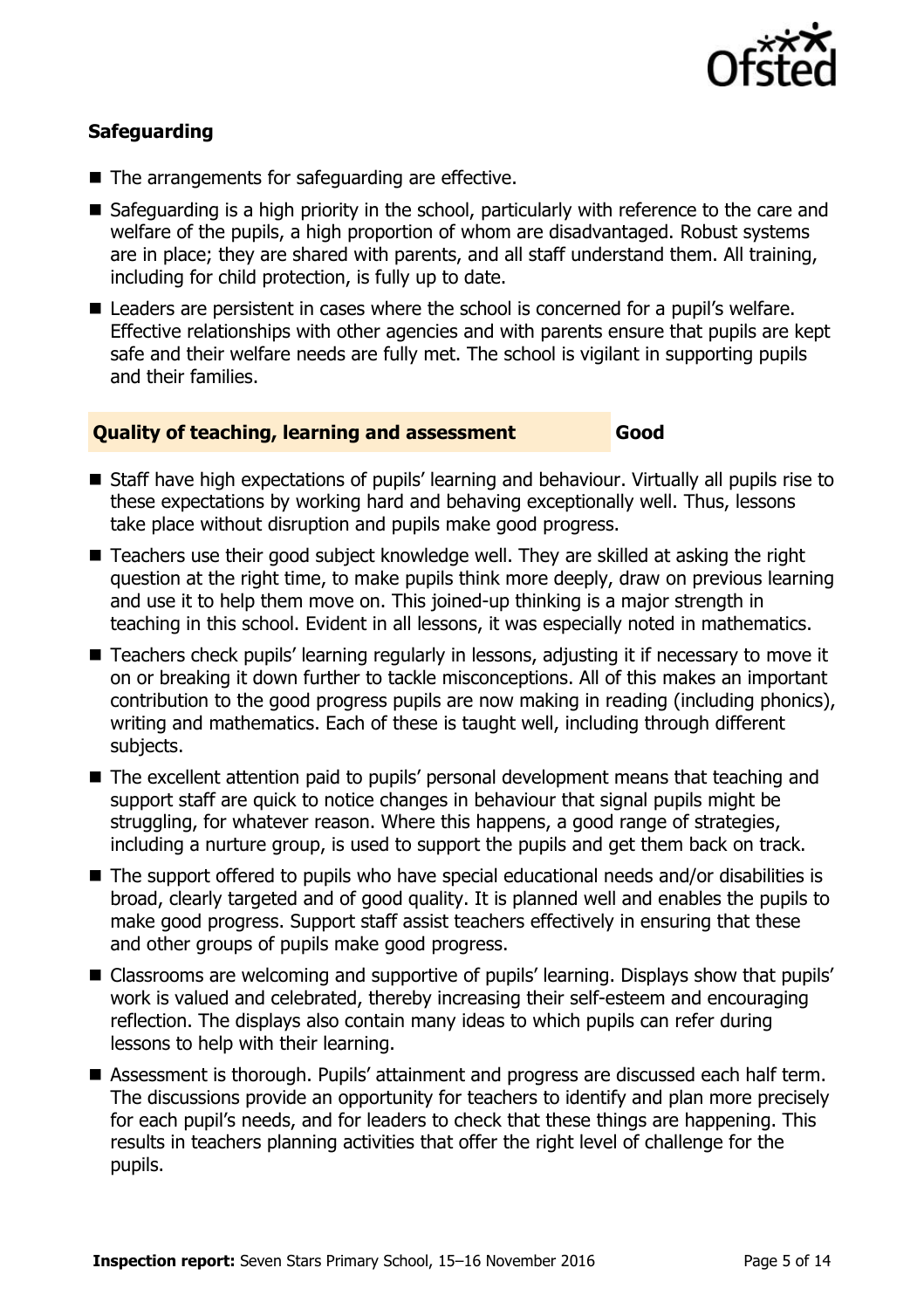

- Marking in English, mathematics and in the writing pupils do in different subjects is regular, effective and in line with the school's policy. Pupils are keen to get their teacher's feedback and they respond to it, showing that they have listened and want to get things right. Teachers rarely give pupils such good guidance on how to improve their work and skills in other subjects.
- Despite the many strengths in planning, the most able pupils, including the most able disadvantaged pupils, do not always make the progress of which they are capable. Harder work is available for these pupils, but they do not always get onto it quickly enough. They sometimes mark time listening to what others are expected to do, or they loiter over easier exercises on a worksheet and do not reach the ones that are there to challenge them to think more deeply.

#### **Personal development, behaviour and welfare <b>COULTS** Outstanding

#### **Personal development and welfare**

- The school's work to promote pupils' personal development and welfare is outstanding.
- This aspect is at the very heart of the school. Staff and governors successfully ensure that every pupil in their care can flourish and succeed in a safe, nurturing environment.
- **Parents praise the school highly for being caring and reassuring. They say that they are** 'extremely impressed with [its] inclusive mentality where no one is left behind', and that their children are 'nurtured and valued as individuals'.
- Staff treat pupils with consideration and respect. Pupils mirror these qualities as they move around the school, holding doors open for each other as well as for adults. They readily smile, say 'hello' and ask if a visitor needs help.
- $\blacksquare$  Pupils are confident and comfortable when speaking to adults. They say that they are very happy at the school and that they very much enjoy learning. They are thoughtful and compassionate young people who learn to care for and respect others.
- **Pupils understand that people come from different backgrounds and cultures, follow** different faiths and hold different beliefs, but that everyone is equal. When asked what 'tolerance' meant to them, they immediately answered, 'You accept people for what they are.'
- **Pupils take great pride in what they do. They present their work well and try hard to do** their best. They are happy to talk about their learning and show how well they are doing. For example, one pupil invited an inspector to look how his writing had improved since he started his book.
- **Pupils are unanimous in their view that they feel safe in school. They also say that the** school keeps them safe and teaches them how to keep themselves safe. They understand the importance of staying safe when using the internet or mobile phones and what to do should they have any concerns. Online safety is given prominence on the school website.
- **Pupils praise the recently introduced computer program that enables them to share any** concerns they may have, in or out of school, with staff. They are confident that staff will always help them. Staff check the program to see if there are any emerging issues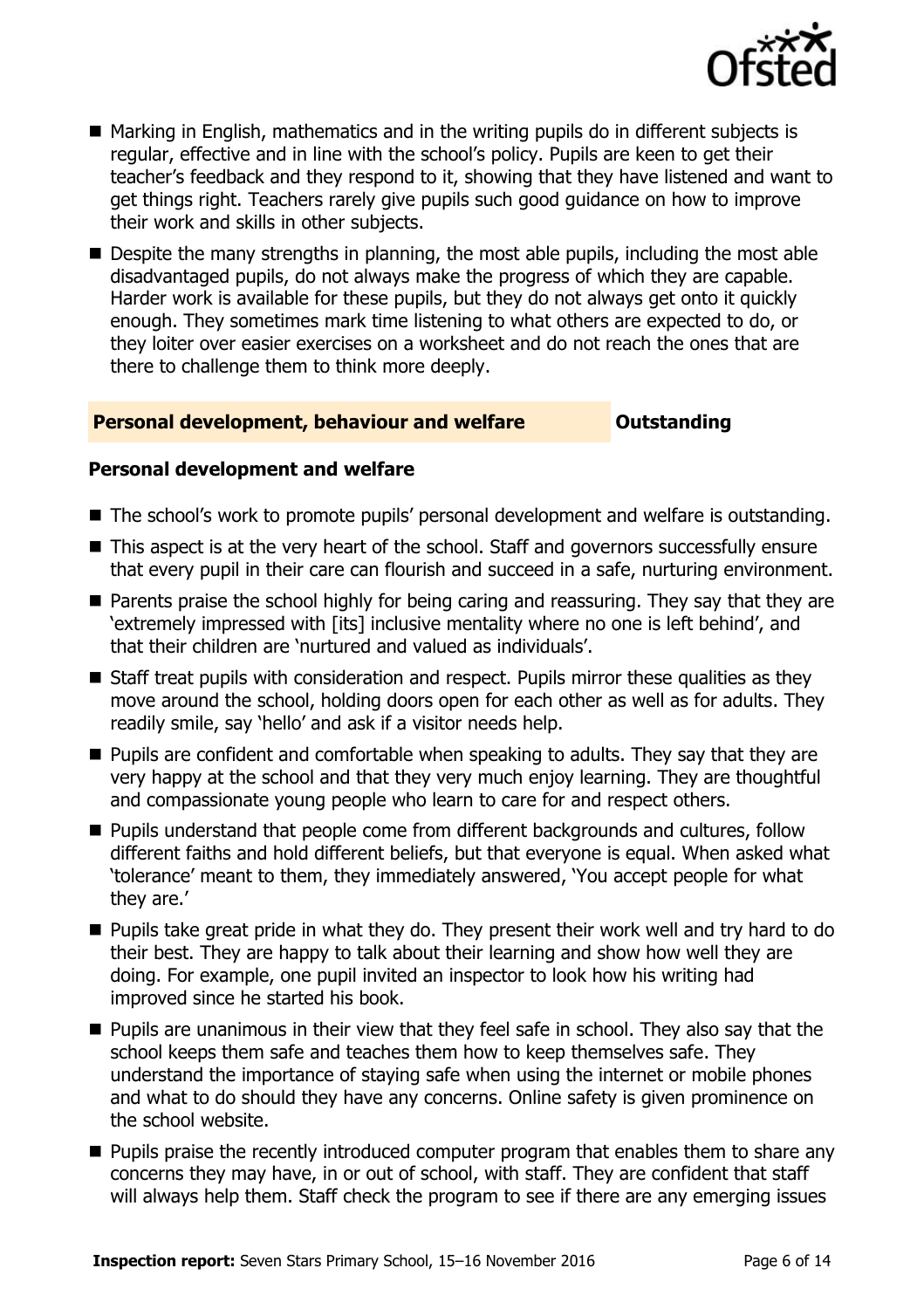

or patterns that need to be followed up to safeguard the pupils.

- **Pupils understand what bullying is and the different forms it can take. They say that** incidents are rare and are always dealt with promptly and effectively. They are confident that staff deal quickly with any unkind or negative language, including swearing or calling anyone names.
- **Pupils have many opportunities to take responsibility and they do so willingly. School** councillors canvas the views of others and, where possible, act on them. They designed the buddy bench and take part in discussions with staff on behalf of other pupils. Monitors carry out a range of duties that help the school to operate smoothly.
- **Pupils in Year 6 are good role models for younger pupils. They help in different ways** and, as reading buddies, they take their role very seriously. They prepare like teachers for the reading sessions by planning the sessions to take account of the reading levels that the younger pupils have reached. They readily praise the younger pupils for reading accurately and, where appropriate, moving up a level.
- The well-attended breakfast club provides a good start to the day. Pupils enjoy a wide range of enjoyable activities that contribute to their learning, well-being and physical development.

#### , **Behaviour**

- The behaviour of pupils is outstanding.
- Relationships are excellent. Staff and pupils know each other well. They are friendly and supportive towards each other. Pupils conduct themselves well in lessons, around the school and at play and lunchtimes. All of this results in a calm and productive atmosphere where good learning is the order of the day.
- **Pupils are successfully encouraged to take pride in their appearance and in their work.** They have very positive attitudes and they visibly enjoy learning. They are attentive and eager to participate in lessons, and they work well together, helping each other to clarify their thinking so that they can learn better.
- **Pupils are fully aware of how to behave and of the consequences of poor behaviour.** They know the steps involved in dealing with any untoward behaviour. They say such behaviour is rare, that staff deal with it promptly and pupils respond quickly. Several pupils have behavioural needs. They are well supported to ensure that their behaviour does not get in the way of their learning and does not distract others.
- **Pupils understand the need for rules. They make the connection between school rules** and the rule of law, explaining how they allow school and society to function in an orderly way.
- Attendance is average but it has improved and is better than for the same period last year. Persistent absence has fallen, as have the number of exclusions.
- Good attendance and punctuality are rewarded and they have a high profile in the school. Both are meticulously tracked and their links to attainment and progress are documented well. The information is used to impress on parents how important it is to get their children to school regularly and on time. Parents say that staff are approachable, helpful and always available to help them and their children.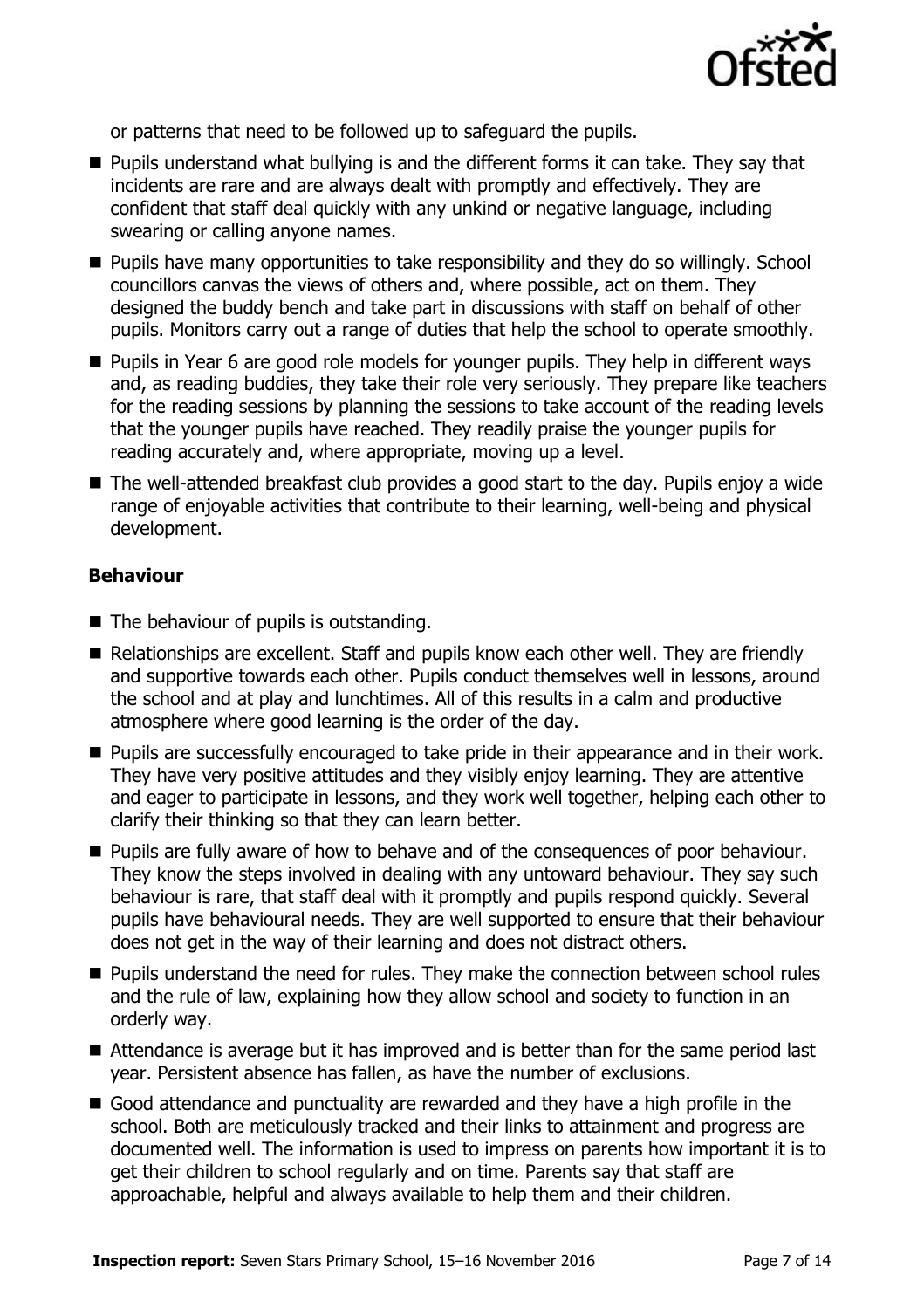

#### **Outcomes for pupils Good Good**

- Caution is needed when analysing information about pupils' progress and the standards they reach. This is because some groups are very small and because the proportion of pupils joining or leaving the school at different times is higher than in most schools.
- Children start school in the early years with skills, knowledge and understanding below those typical for children of their age. Building on the improved outcomes in the Reception Year, effective teaching is now ensuring that progress is good throughout the school and in a range of subjects.
- $\blacksquare$  In 2016, pupils in Year 6 reached the standards expected for their age in reading, writing and mathematics. This means that, despite the tests being harder in 2016, they made good progress from when they were in Year 2. There was an upward trend in attainment and progress in Year 6 up to 2015 and it looks set to continue.
- A similar upward trend in standards is evident in Year 2 up to 2015. In 2016, although the proportion of pupils working at the expectation for their age was broadly average, the proportion working at greater depth was low.
- Information examined in school shows that pupils who were with the school from the Nursery through to the end of Year 2 made good progress from low starting points at the end of the Reception Year. The information also shows that those who joined the school at different times made good progress from when they did so.
- $\blacksquare$  The teaching of phonics is consistently strong. The proportion of pupils in Year 1 reaching the required standard in the phonics screening check is rising rapidly. Pupils use their phonics skills well to assist their reading.
- **Pupils enjoy reading. Well-planned guided reading sessions and encouragement for** pupils to read for pleasure, with and without an adult, are helping to sustain improvements in reading. Younger pupils sometimes struggle to understand the meaning behind what they read. Older pupils develop good comprehension skills.
- Writing is benefiting from well-chosen themes that encourage writing in different styles, for different audiences and purposes. Weaknesses in boys' writing are starting to diminish because pupils see that writing has a purpose and is important.
- Handwriting and spelling are improving because of the focused work being done by the school. Nevertheless, some weaknesses remain in the work of older pupils who have not had the benefit of the new approaches throughout their school lives.
- $\blacksquare$  In mathematics, pupils learn to think logically, reason things out, explain how they arrive at their answers, and determine whether they have selected the most efficient method of calculation. They then apply what they have learned in problem-solving activities that deepen their learning and show them the importance of mathematics in everyday life.
- **Pupils do much work in science, but have too few opportunities to plan and undertake** investigations themselves or to learn to work as young scientists. Pupils acquire a good range of knowledge in history and geography as well as in art and music. They also enjoy physical education and sport and learning to speak Spanish.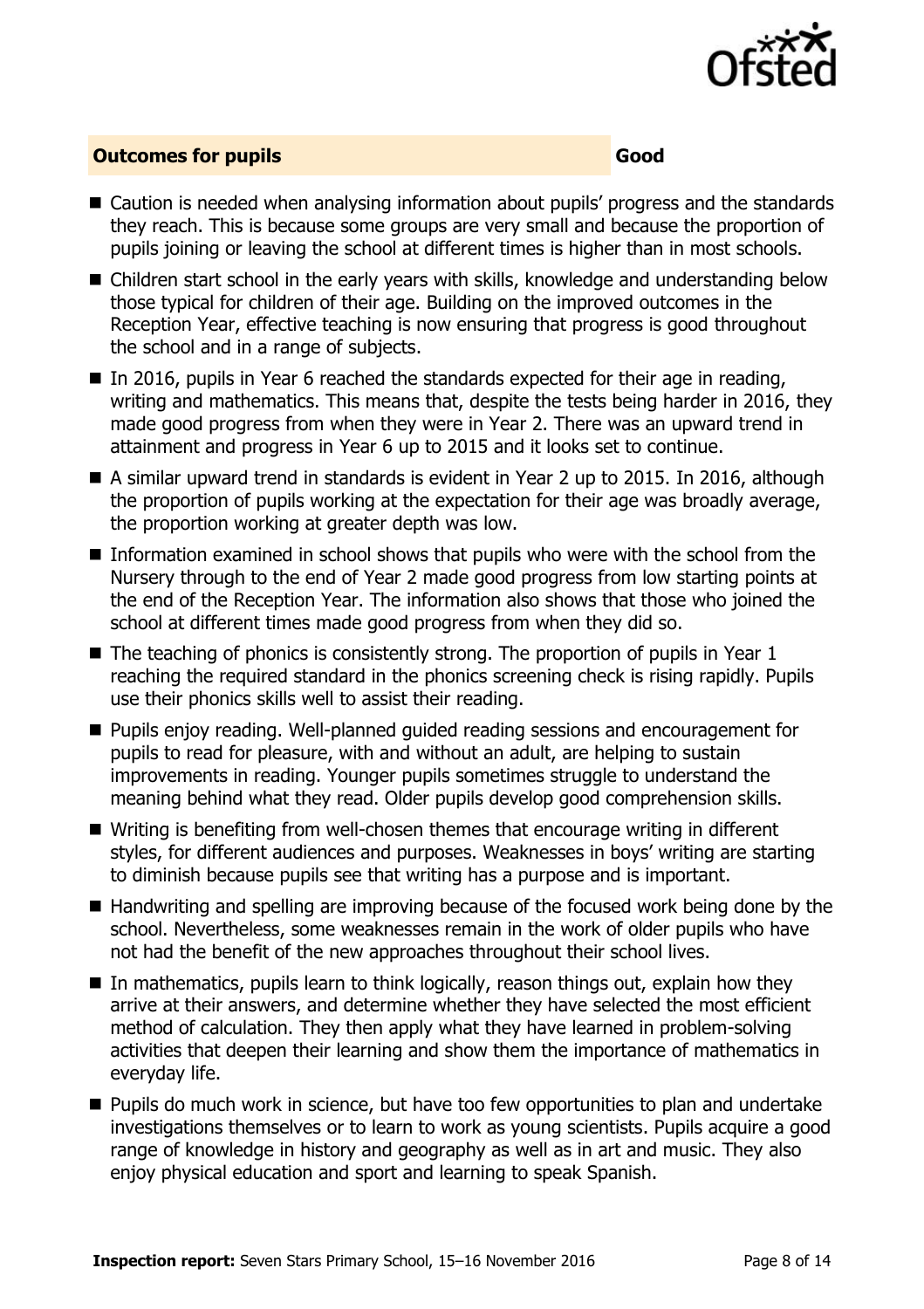

- Pupils who have special educational needs and/or disabilities make good progress from their starting points. This is because staff identify their needs promptly and put effective support in place.
- The most able pupils, including the most able disadvantaged pupils, also make good progress. However, they do not always get onto the harder work planned for them quickly enough in lessons to help them make the faster progress of which they are capable.
- The money the school receives for disadvantaged pupils is used effectively. These pupils, too, make good progress. The difference between the standards they reach and those reached by other pupils nationally is diminishing.

#### **Early years provision Good Good**

- Good teaching, supported by effective leadership and management, ensures that the children make good progress in the Nursery and Reception Years. Staff are justifiably proud of the award the school received for its work in the early years.
- The proportion of children reaching a good level of development across all areas of learning has risen consistently in the past three years. It is now close to the national average. Thus, children are prepared well for their work in Year 1.
- Safeguarding is effective and excellent attention is paid to children's health, safety and well-being. Staff are extremely vigilant in caring for the children and making sure they are happy, settled and ready to learn.
- Staff quickly identify children who need additional help, including those who have special educational needs and/or disabilities. They work closely with parents and external agencies to ensure that children get the support they need.
- A high proportion of the children are from disadvantaged backgrounds. The curriculum is planned well to give these children experiences they may have missed out on earlier so that they get off to a good start and make good progress. A good range of visitors, and visits to places of interest, such as a farm, extend learning for all children.
- The classrooms are well resourced and the environment is vibrant and stimulating, with exciting activities, indoors and out, that foster curiosity and encourage children to find things out for themselves. Good emphasis is placed on developing speech and language, areas that are particularly weak when children start school.
- Staff work together as a team, planning learning and assessing and recording children's progress in a range of ways. They interact well with the children. They are good at developing children's learning without taking over the activity. Skilled questioning in all activities allows children to pursue some of their own interests and to develop independence.
- Children are highly responsive to adults and to each other. They start to develop a good understanding of how to keep safe and to respect each other's differences. Parents value the close partnership they have with the staff that helps them understand how to help their children with their learning.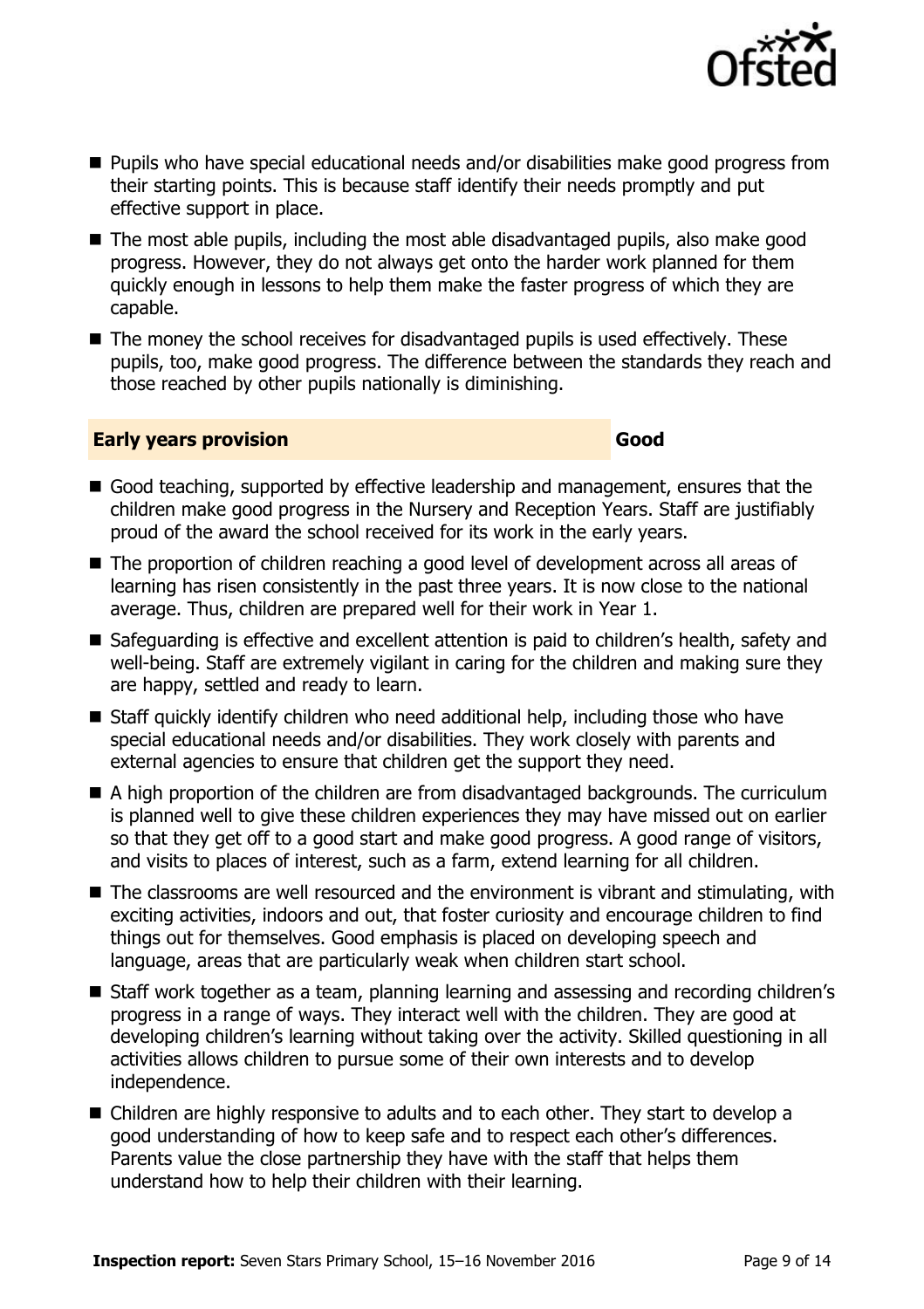

- Behaviour is excellent. Children share resources well, with few arguments. They help each other by showing other children what to do as they move round different activities.
- Early reading skills are taught well and children soon develop a love of books. There are many opportunities for them to learn how to count, add up and take away. There are fewer opportunities for children to develop writing skills independently. Some children are not yet able to hold pencils correctly as they write or make marks.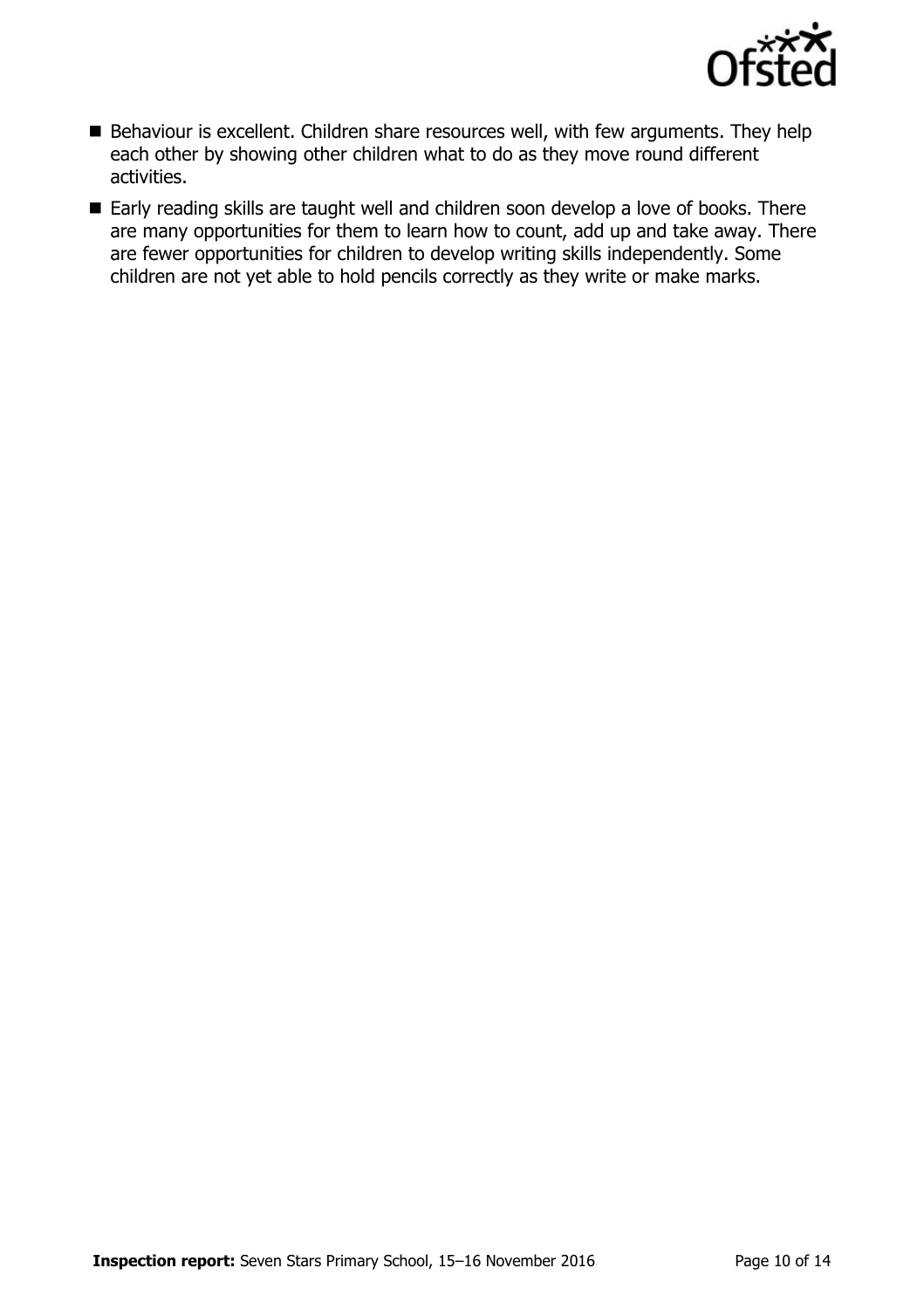

# **School details**

| Unique reference number | 119285     |
|-------------------------|------------|
| Local authority         | Lancashire |
| Inspection number       | 10019810   |

This inspection of the school was carried out under section 5 of the Education Act 2005.

| Type of school                      | Primary                         |
|-------------------------------------|---------------------------------|
| School category                     | Community                       |
| Age range of pupils                 | 3 to 11                         |
| Gender of pupils                    | Mixed                           |
| Number of pupils on the school roll | 178                             |
| Appropriate authority               | The governing body              |
| Chair                               | Amanda Spavin                   |
| <b>Headteacher</b>                  | Mike Mitchell                   |
| Telephone number                    | 01772 422503                    |
| Website                             | www.seven-stars.lancsngfl.ac.uk |
| Email address                       | head@seven-stars.lancs.sch.uk   |
| Date of previous inspection         | 22 October 2014                 |

### **Information about this school**

- The school is smaller than the average-sized primary school.
- In the early years, nursery-aged children can attend full or part time. Reception-aged children all attend full time.
- The vast majority of pupils come from White British backgrounds.
- The proportion of disadvantaged pupils is well above average.
- The proportion of pupils who have special educational needs and/or disabilities is above average.
- The proportion of pupils who join or leave the school other than at the usual times is above average.
- The school has a breakfast club, which runs from 8am to 8.50am each day in term time.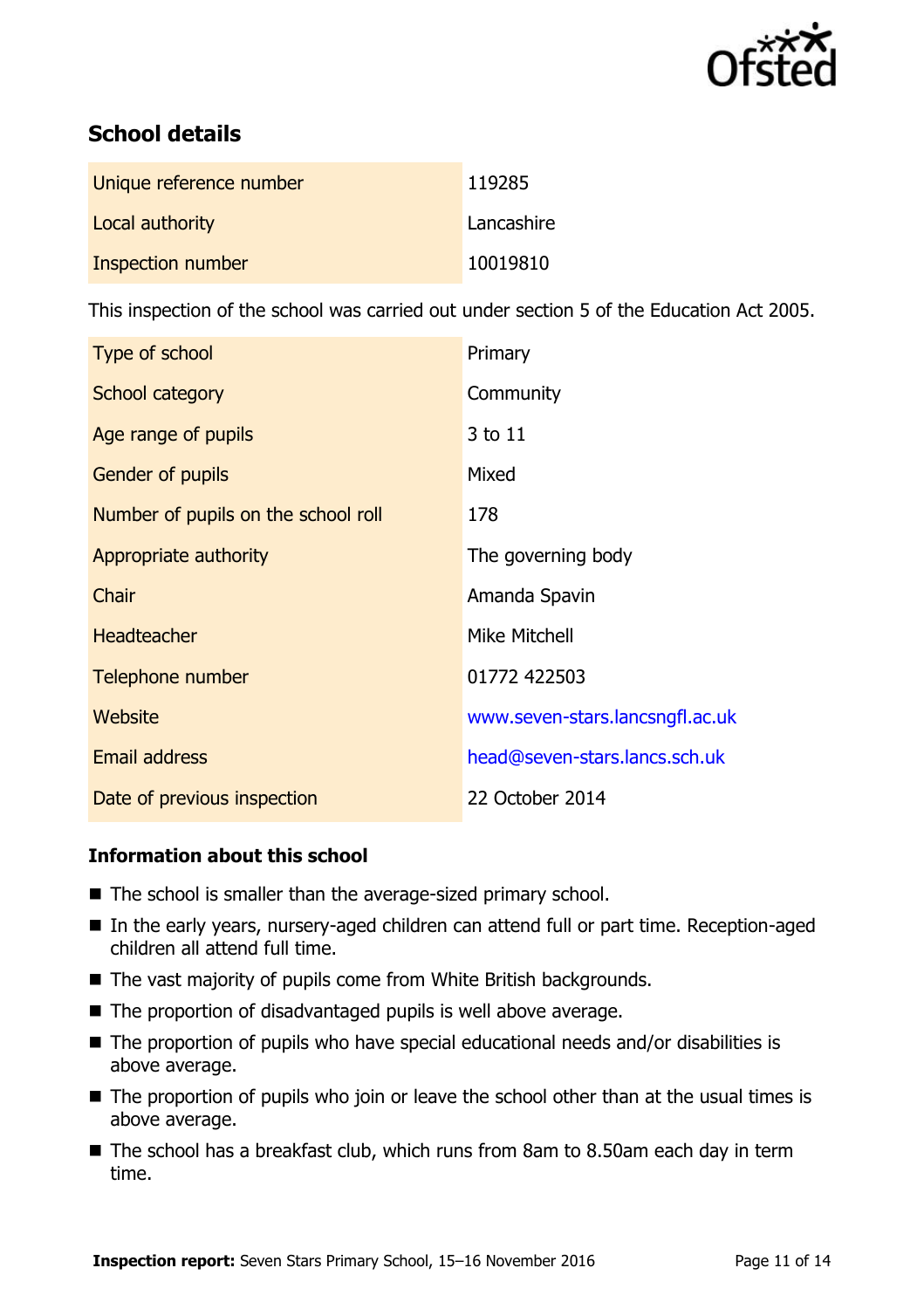

- The school meets the government's current floor standards, which set the minimum expectation for attainment and progress in reading, writing and mathematics.
- The school meets requirements on the publication of specified information on its website.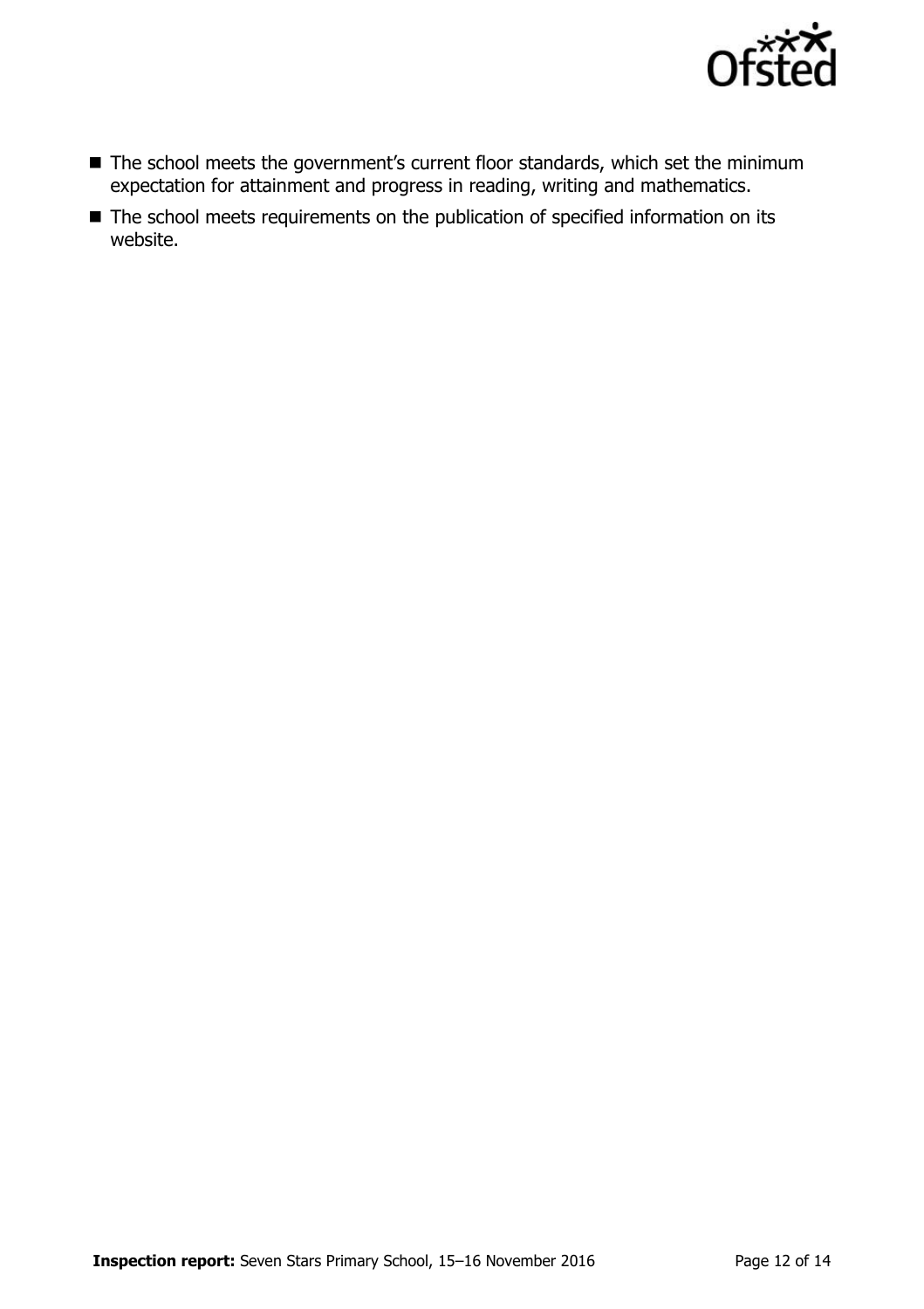

# **Information about this inspection**

- Inspectors observed learning in 27 sessions. The headteacher joined the lead inspector in one of the observations.
- Inspectors examined the school's most recent information about pupils' attainment and progress, sampled the work in the books of pupils currently in the school and of some of those who left last year, to help them reach their judgements.
- **Inspectors listened to pupils in Years 1, 2, 5 and 6 read and talked with pupils about** their reading habits. They also checked pupils' reading in lessons and visited sessions where guided reading was taking place or pupils were learning phonics.
- Discussions were held with senior and other leaders, four governors and two representatives of the local authority.
- **Inspectors spoke to large numbers of pupils, in groups and informally at other times.** They also took account of the nine responses to Ofsted's questionnaire for pupils, and of the responses to the school's own questionnaire for pupils.
- A range of documents relating to school improvement were examined along with policies and procedures relating to teaching, learning and assessment, safeguarding pupils, and provision for different groups of pupils.
- **Inspectors took account of the views of the 13 parents who responded to the online** questionnaire for parents (Parent View) or contacted the inspection team by letter. As well, they gained the views of several parents at first hand as they brought their children to school. They also considered the responses to school's own questionnaire for parents, which was completed at a parents evening the day before the inspection took place.
- $\blacksquare$  Account was also taken of the 12 responses to the Ofsted questionnaire for staff.

#### **Inspection team**

Doris Bell, lead inspector **Doris Bell** Doris Bell, lead inspector

Lorna Rushton Ofsted Inspector